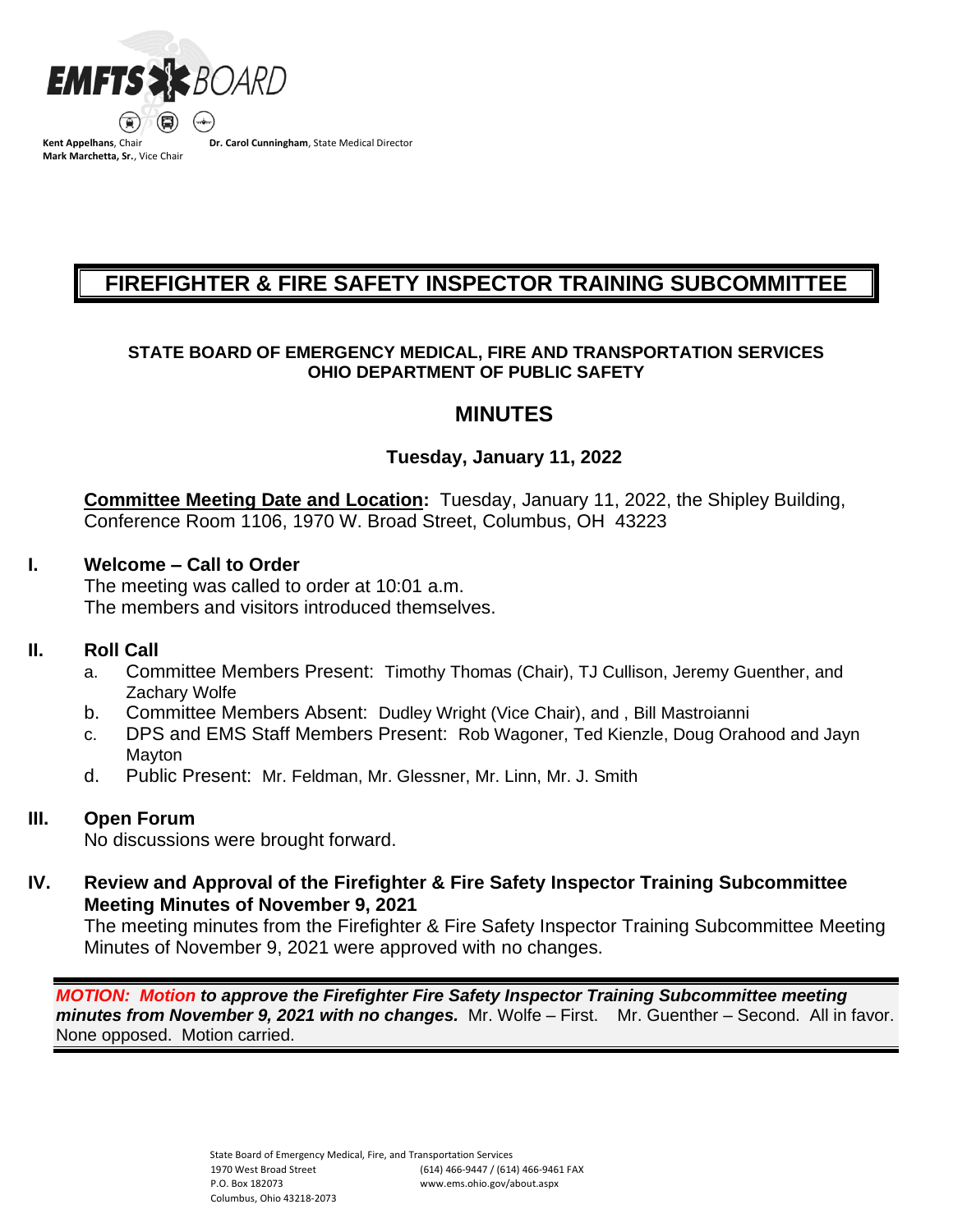## **V. Executive Director Wagoner Report**

Executive Director Wagoner brought to the committee's attention the Department of Public Safety's COVID policy concerning mask protocol, and the law in place requiring public meetings which makes it impossible to hold EMFTS Board committee meetings virtually. He then informed the committee of Division of EMS staff vacancies, and asked for patience when needed while there is a shortage of staff.

In the American Rescue Plan Act, funds totaling \$250 million have been earmarked for law enforcement and EMS and Fire first responders. Resiliency, including mental health care of first responders, is included in possible uses of the funds. Once the Act has been approved by the General Assembly, complete information will be distributed by the Division of EMS. Grants will be available to EMS and Fire agencies through the Emergency Management Agency (EMA). Chair Thomas reported that there is a newly released guidance document, for which a resolution must be adopted, in which the monies given to a township, up to \$10 million dollars, is counted as lost revenue and frees it up for any use. The Fire Marshal's Office received dollars directly from the federal government, thereby having no interruption caused by any such state hurdle.

There is an upcoming presentation to be given jointly with the Ohio Division of EMS and the State Fire Marshal's office regarding human trafficking. The event is projected for March, 2022. Maria Bush, the Department of Public Safety's state anti-trafficking representative, is preparing a free webinar to educate the public about this message.

There is a state government committee seeking to eliminate all state requirements for firefighter certification continuing education, making them just local requirements, among other similar recommendations. Executive Director Wagoner and others have testified before the committee, and submitted written testimony against these recommendations to explain the multiple and complex adverse impacts these changes would have on interoperability, safety issues, and so forth. They successfully defended all but the piece regarding the state requirement for firefighter continuing education. The members of the committee are being asked to make their organizations aware of, and lobby against this initiative, if they have strong feelings about it.

The EMS Star of Life nomination packet just posted to the ems.ohio.gov website. This year there will be two ceremonies due to the cancellation of the event in 2020. On May 18, 2022 there will be a ceremony for emergency runs in 2019. The presentation for awards for runs during 2020 and 2021 will be made on November 2, 2022.

As there were no questions, Executive Director Wagoner concluded his report.

## **VI. State Fire Marshal Report – Jack Smith**

Mr. Smith updated the committee members on the status of staffing issues at the State Fire Marshal's office. Multiple positions are still open, exacerbated by the backlog at Human Resources' due to a Covid-related hiring freeze. More staff will also be required to help implement and regulate the new fireworks legislation.

Mr. Smith announced that the Fire Academy's course schedule and catalog are now available. The classes will continue with online and campus hybrid classes. A volunteer officer class is being piloted which meets the JPRs for Fire Officer I. It does not meet the prerequisites of FF II and Instructor, so is not a pathway to Fire Officer II, III or IV. It is available to any certification level.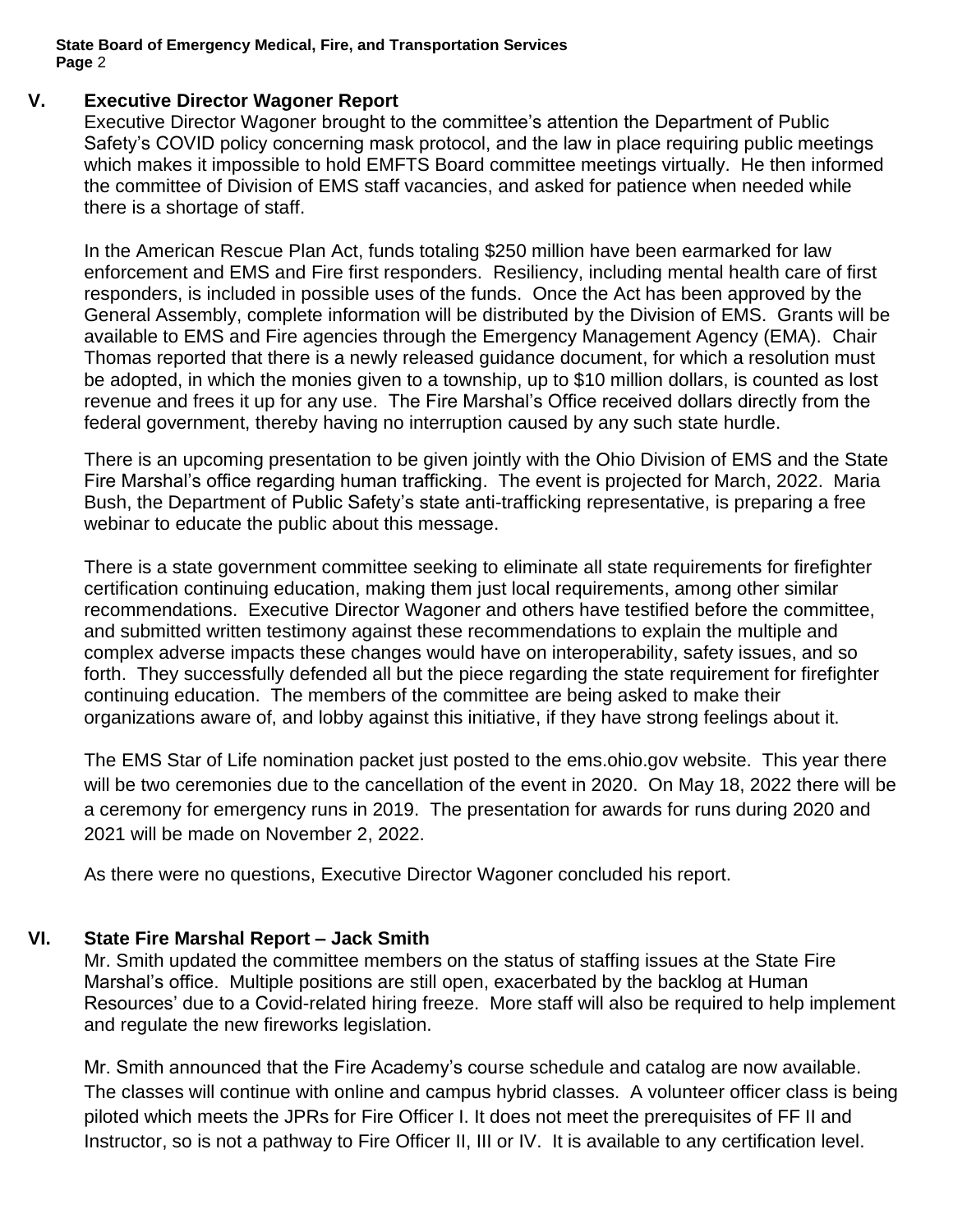Progress is being made on the Certified Fire Safety Inspector skill sheets. There was a delay due to employees being out with Covid.

Mr. Smith is a member of the North American Fire Training Directors (NAFTD) trade association. He provided information for the committee's awareness and discussion regarding an initiative being pursued by NAFTD addressing the validation of test questions. NAFTD is considering establishing a working group to validate all of the publishers' test questions, and create its own test banks to be used among all the state fire academies. The security of the shared test banks is one of the first concerns; for example, how would a breach of security in South Dakota affect all the test banks? An automated system which shuffles answers provides some level of security. In response to questions, Mr. Smith said that the first tests to be looked at will be FFI, FFII and Instructor, and the platforms being reviewed will be Jones & Bartlett and IMFTSA primarily. He welcomed phone calls and emails for other questions, concerns or interest in being involved.

# **VII. Ohio Fire Organizations Reports**

# **Ohio Society of Fire Service Instructors (OSFSI) – Jeremy Linn**

Mr. Linn followed up Mr. Belcher's presentation last month about OSFSI's participation in the upcoming National Fire Academy Ohio Weekend on June 25 and 26, 2022. More details will be provided as they are determined.

## **Other**

No other groups were represented for a presentation.

## **VIII. DEMS Fire Education Report**

## **Ohio Hall of Fame Fire Service & Ohio Fire Awards**

Chief Thomas reinforced that information regarding the selection of the Hall of Fame recipients is confidential and not to be shared. Ms. Mayton and Mr. Wagoner updated the committee on the progress on the 2021-2022 HOF event format. It will be live streamed, and space is limited so please let Ms. Mayton know if you would like to attend.

## **IX. Old Business**

# **Volunteer Firefighter**

Mr. Kienzle is still receiving inquiries about whether Volunteers are able to enter a burning building. The Fire Chief has the option of doing the 11 standards of NFPA 1403.

Chief Thomas mentioned that there is funding for classes to get FFI and FF II.

Mr. Smith mentioned that the NAFTD group has discussed ways to reduce some of the test anxiety and still test cognitively. Some states have had success in their rural areas, or with a demographic with less computer aptitude, by moving test questions into the practical skills environment, and putting them in more of a technical skills format. Chief Thomas agreed that an avenue to eliminate some test anxiety has good potential.

*Action Item: Continue with updates on the Volunteer Firefighter curriculum. - Assigned to Mr. Kienzle*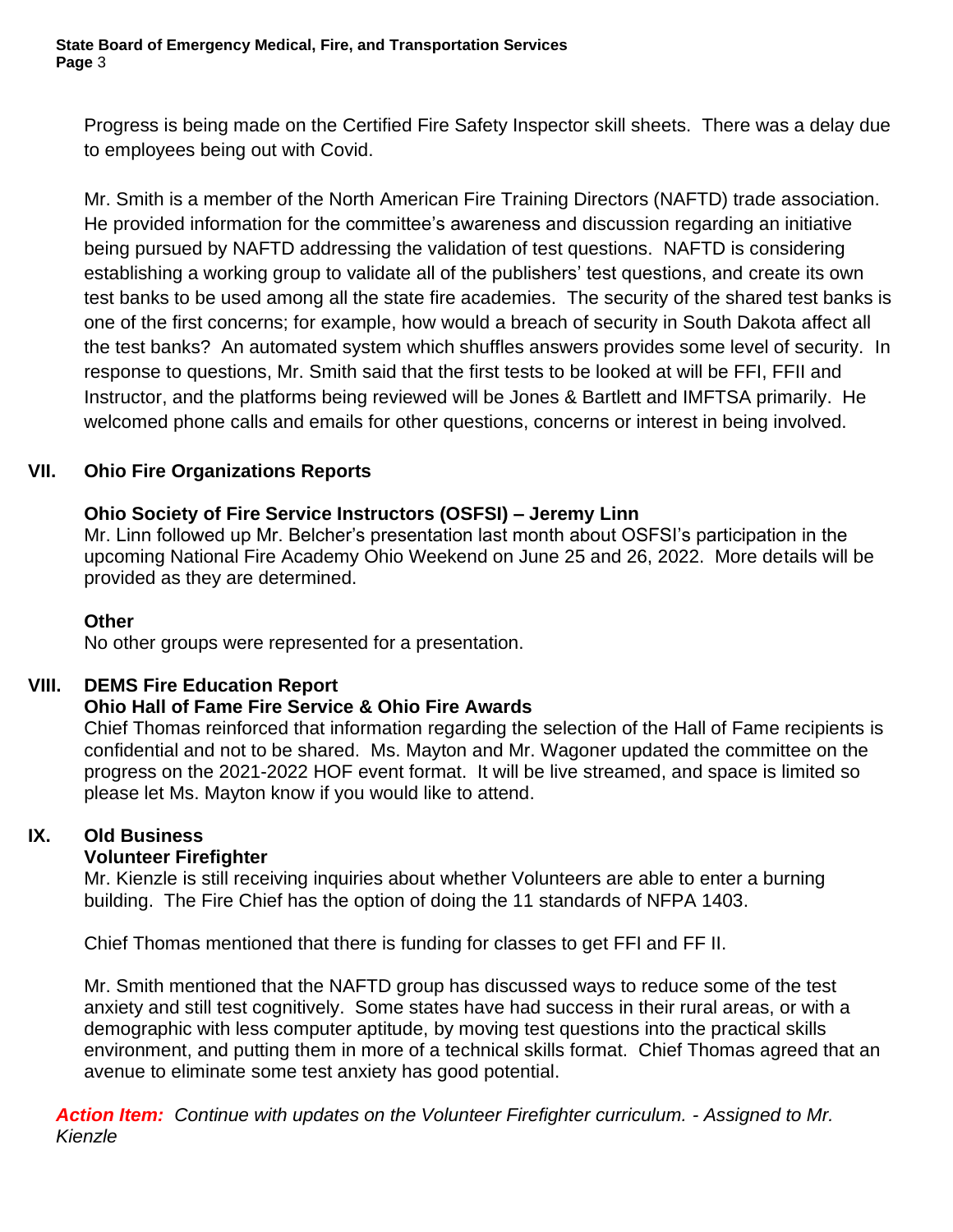#### **Unaffiliated Firefighter**

Chair Thomas defined the primary goals of the effort to track and identify unaffiliated firefighters as: 1) to determine the reasons for the unaffiliated status, and 2) to direct those who are willing to get back to being an active firefighter with an affiliation to an agency who needs firefighters. Mr. Kienzle added that the Division of EMS has an additional goal of making sure firefighters don't lose their certification unnecessarily during the audit process.

Mr. Kienzle explained that the Division of EMS generates a daily report through its IT division that just focuses on firefighter affiliation. Getting accurate numbers is the first step to lowering those numbers. Starting in October of 2021, a notification to all fire certificate holders has been sent via gov delivery, advising them to update their affiliation on the EMS system. Between October and January, the monthly number of unaffiliated firefighters has fluctuated from a base of 3,082 up to 3,139. The Division of EMS is seeking to determine the reasons for so many unaffiliated firefighters.

Suggestions as to possible reasons for an unaffiliated status were: the fact that it isn't mandatory to declare an affiliation; a change in status due to retirement or taking another job within a charter, such as a teacher; a high school student who is certified but not yet affiliated; and/or a member of a fire brigade in a private company.

As to why an unaffiliated status might lead to an audited firefighter losing his/her certification during the audit process, Mr. Kienzle explained that when firefighters are audited, they are required to have their CE training signed off by their Fire Chief on their audit response form. There are currently only two agencies whose program directors will regularly sign off on the CE of an audited unaffiliated firefighter, the Ohio Fire Academy (when the firefighter has taken the national 24/7 online courses) and Cuyahoga Community College. Some audited firefighters have asked program directors other than these two to sign off on their CEs, with varying results. When a firefighter's CEs cannot be validated by a program director, that individual's audit goes to Investigations for further research.

Executive Director Wagoner inquired whether a workgroup should be created to determine the reasons for unaffiliated statuses. Mr. Smith suggested the Code Enforcement staff of the Fire Marshal's office might be able to help coordinate research on the subject.

*Action Item: Look into the best way to determine the reasons for firefighters having an unaffiliated status, perhaps by establishing a workgroup, and commence the analysis. – Assigned to Mr. Kienzle.*

## **OFA FSI Practical Skill Changes**

Chief Thomas shared a photo he took when in a store the other day to illustrate how one photo can hold more than one violation. Pictures like this are being shown on tests, where the violations are easily identified, but when new inspectors see this in the real world, they overreact, and could even threaten to close the store. Mr. Smith expressed the opinion that this picture has some good features that make it a useful Job Performance Requirement (JPR) picture.

Executive Director Wagoner stated that test items should be evaluated according to the frequency of occurrence and the life safety risk, and that he and Deputy Director Jennings developed an assessment for the HRO and FSI test items using those two criteria. Thirteen subject matter experts utilize this assessment, which should provide data about what should be tested as a JPR and what should just be learned as a JPR. The assessment also is helping to determine how to reflect a more real world situation.